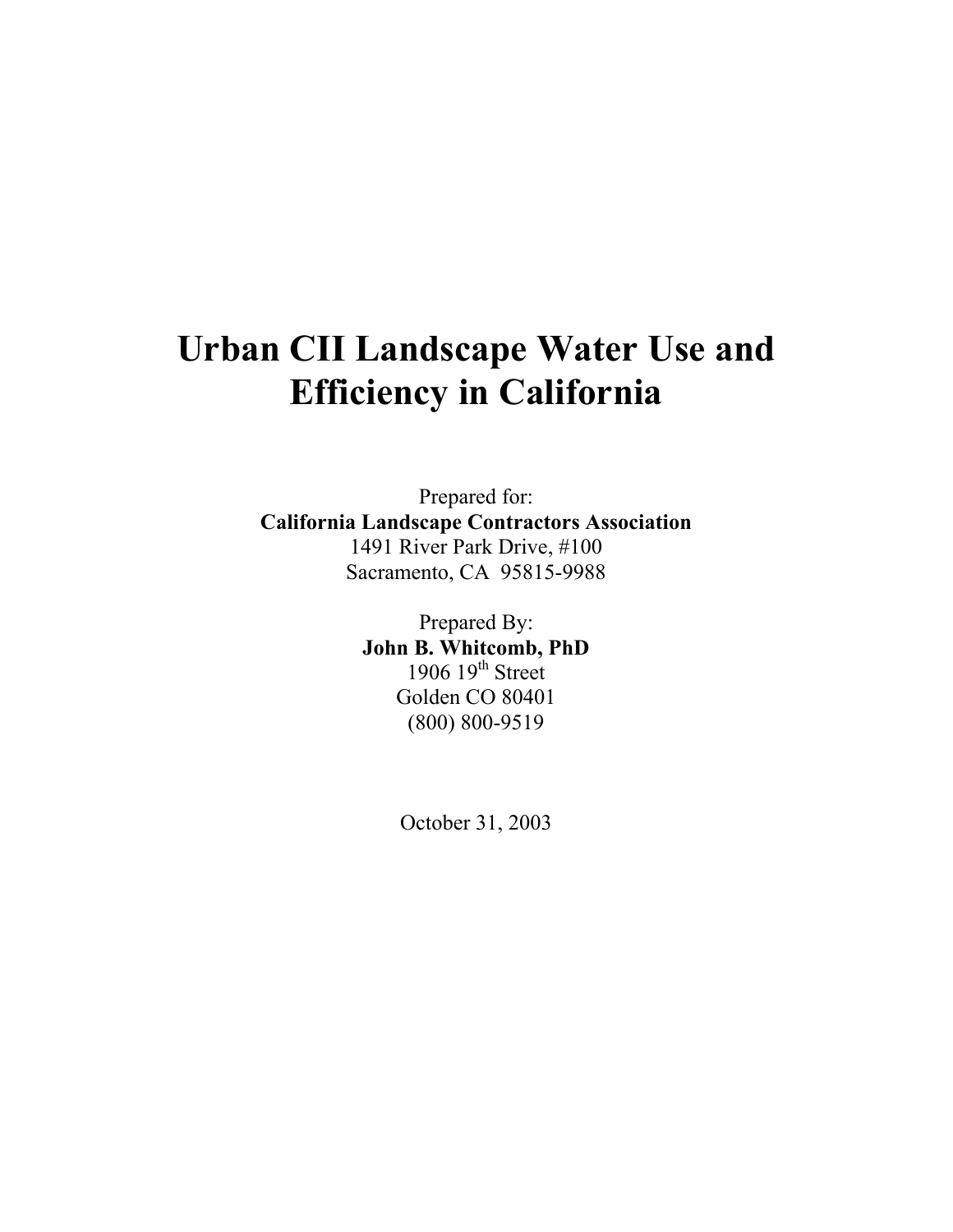# **Project Objective**

The objectives of this project are to estimate for California municipal (urban) commercial, industrial, and institutional  $\text{[CII]}^1$  water users:

- 1. current landscape water use,
- 2. current landscape water use efficiency as a factor of ETo (evapotranspiration),
- 3. potential water savings if landscapes irrigated at a maximum ETo level.

#### **Current Landscape Water Use**

The California Department of Water Resources (DWR) estimates that all urban customers use about 8.8 million acre-feet (MAF) per year (DWR, Bulletin 160-98, The California Water Plan Update, draft).

Of this amount, Table 1 shows the percentage breakout associated with CII landscape water use.

| Table 1. CII Landscape Water Use Percentages |                  |                          |  |  |  |
|----------------------------------------------|------------------|--------------------------|--|--|--|
|                                              | % of Urban Water | <b>Million Acre-Feet</b> |  |  |  |
| <b>User Category</b>                         | <b>Use</b>       | per Year                 |  |  |  |
| Dedicated Landscape Meters                   | $7.3\%$          | 0.64                     |  |  |  |
| <b>Mixed Meter Commercial</b>                | $3.8\%$          | 0.33                     |  |  |  |
| Mixed Meter Industrial                       | $0.5\%$          | 0.04                     |  |  |  |
| Mixed Meter Multiple Family                  | $1.6\%$          | 0.14                     |  |  |  |
| Total                                        | 13.3%            |                          |  |  |  |

These percentages come from results of the DWR Urban Water Production Survey (see Appendix A). The Water Use Unit of Statewide Water Planning conducts a yearly survey of public water agencies in the state of California to generate regional and statewide urban water use estimates. The data are used by the DWR to update the California Water Plan (Bulletin 160) as well as Bulletin 166, Urban Water Use in California. The data shown in Table 1 are for 2001, the most recent year with published data, and include data from 192 water agencies serving approximately 16 million people. Hence, the reported data come from a survey of agencies serving about half the population in California.<sup>2</sup>

Results show 7.3% of total urban water use is associated with dedicated landscape meter water use. We note some additional water use associated with commercial, industrial, and

<sup>&</sup>lt;sup>1</sup> CII customers include homeowner's associations and multiple-family (apartment) residential sites. Singlefamily sites are not included.

 $2^2$  Monique Wilber from DWR provided the database. More on the survey can be found at http://www.waterplan.water.ca.gov/landwateruse/wateruse/Urban/wuurban.htm. Note only water agencies with complete records in the calculation were used.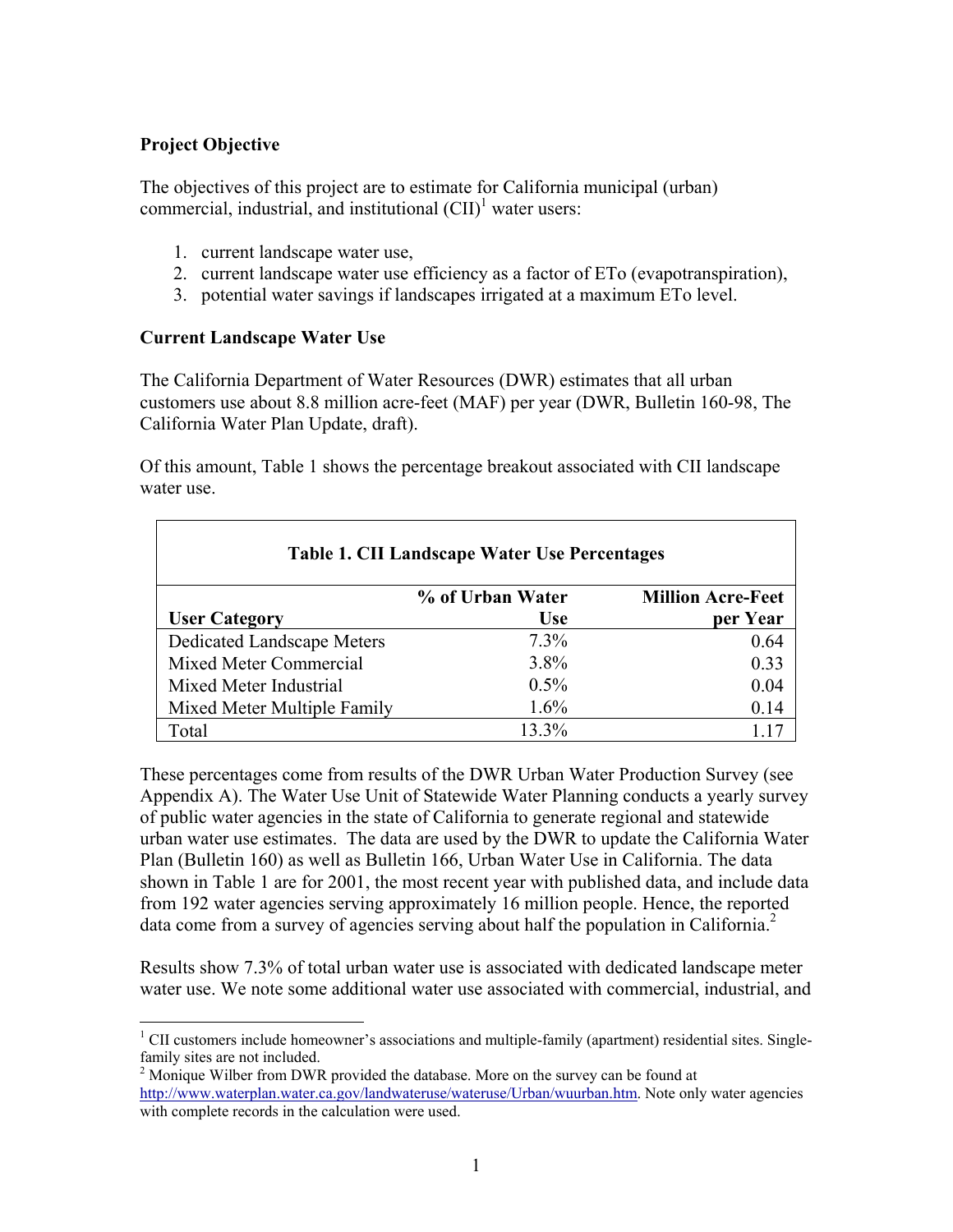multiple family categories may also to related to landscape irrigation via mixed-use meters. Mixed-use meters record water use used for both indoor and outdoor purposes.<sup>3</sup> It is difficult to know exactly how much landscape water use is associated with mixed-use meters, but we can approximate by assuming it equals all water use over average winter water use (December through March). By doing this, landscape water use is increased by 6.0% to a total of 13.3%.

## **Current Landscape Water Use Efficiency**

The second objective of the project is to estimate landscape water use as a percentage of ETo. To do this we collected water use and landscape area information from 449 large sites in California. Data on 424 sites came from a database maintained by Chris Willig, an experienced landscape auditor. He conducted landscape water audits (surveys) at these sites as part of agency programs for the Santa Clara Valley Water District and the San Diego County Water Authority, among others.<sup>4</sup> Data from another 25 sites came from the Contra Costa Water District. The average site size is 5.7 acres and the total landscape area over all sites is 4.0 square miles. Of the total landscape area, 48% is in turfgrass and 52% in other (e.g., shrubs, trees, water features).

The data included a variety of sites by location and customer type. About 31% of the sites come Northern California and 69% of the sites from Southern California. Sites are categorized into commercial, homeowner's associations (HOA), and public (e.g., parks). Summary results are shown in Table 2.

| Table 2. Landscape Water Use as Function of ETo |                   |                        |                   |  |  |
|-------------------------------------------------|-------------------|------------------------|-------------------|--|--|
|                                                 |                   |                        | $\%$ over 100% of |  |  |
| <b>Customer Type</b>                            | <b>Site Count</b> | $%$ of ET <sub>o</sub> | <b>ETo</b>        |  |  |
| Commercial                                      | 113               | $102\%$                | 51%               |  |  |
| <b>HOA</b>                                      | 281               | 102%                   | 62%               |  |  |
| Public                                          | 55                | 68%                    | 9%                |  |  |
| Total                                           | 449               | 93%                    | 50%               |  |  |

On average, these customers applied 93 percent of ETo over their landscaped areas. Large variations, however, occur. Looking at customer type, commercial and HOA sites average 102% of ETo, much higher than the 68% average seen with public sites. But, even within customer type groups, a large variation still occurs as shown in Figure 1.

 $\overline{a}$ <sup>3</sup> Note that water agencies have different policies and histories regarding the use of dedicated irrigation meters. The main motivation for using irrigation meters is that customers are not assessed a sewer charge on this water use. When irrigation is not a main end-use, mixed-use water meters are more common, especially in older communities.

<sup>&</sup>lt;sup>4</sup> These landscape sites volunteered to participate in the survey programs for a variety of reasons, and hence, have not been randomly selected. These sites are used in this study because we have readily available landscape area measurements and water use histories.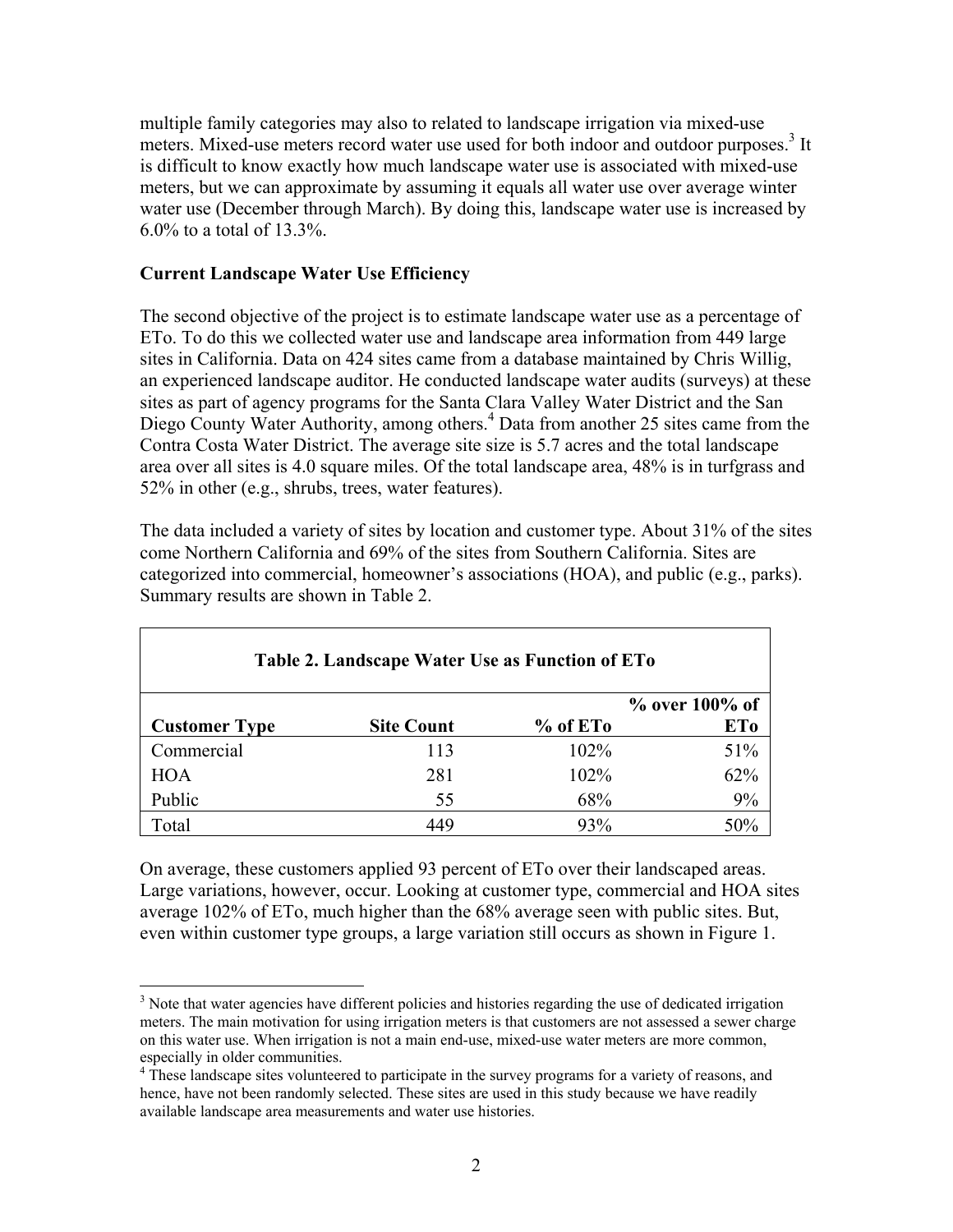**Figure 1. Irrigation as % of ETo**

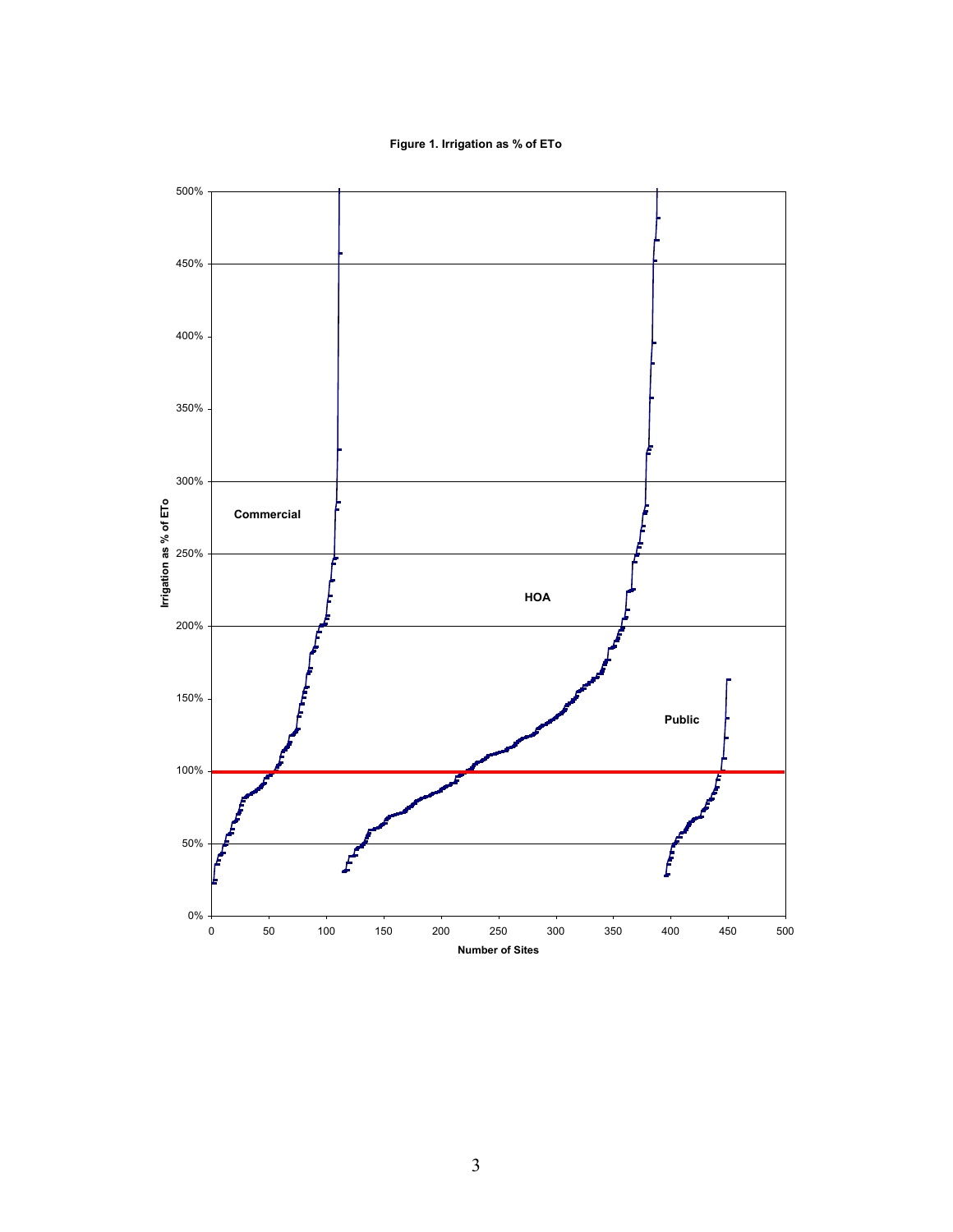This variation results from a variety of factors. One of the factors is site size. Figure 2 plots percentage of ETo applied against site size. As sites tend to get larger, percentage of ETo tends to become smaller. This is a partial explanation of why the public sites, that tended to be large (average site size of 12.0 acres), had a smaller percentage of ETo applied. $5$ 

Figure 3 plots percentage of ETo applied against percentage of landscape in turf. Our prior expectation was that sites with high percentages of turf, a more water intensive plant material, would exceed the 100% of ETo threshold more often and to a greater degree. Surprisingly, the data do not support this expectation.<sup>6</sup> Sites exceed the  $100\%$ threshold with similar frequency and magnitude across the spectrum of turf percentage. This evidence suggests that the conversion from turf to other irrigated plant materials (e.g., shrubs) does not necessarily convert into lower water use given current (inefficient) water management practices.

The right column of Table 2 shows the percent of sites irrigating over the 100% of ETo level. These are the sites with large potential water savings. We see 51% and 62% of commercial and HOA sites exceed the 100% ETo threshold respectively. In contrast, only 9% of public sites exceed the threshold.

 $\overline{a}$ 

 $<sup>5</sup>$  In discussing with Chris Willig, he also observed that the public sites tended to be large, contiguous areas</sup> where obtaining a high sprinkler application uniformity is easier (e.g., parks), some public sites tended to deficit irrigated because of financial constraints, and tended to be actively managed. 6

 $6$  I estimated a multiple linear regression model using % of ETo as the dependent variable and % turf, site size, and type of site (commercial, HOA, public) as explanatory variables. The estimate for the % turf variable is statistically insignificant with a t-statistic of 0.66. In contrast, the other two explanatory variables are significant; % of ETo decreases with site size and increases with commercial and HOA sites.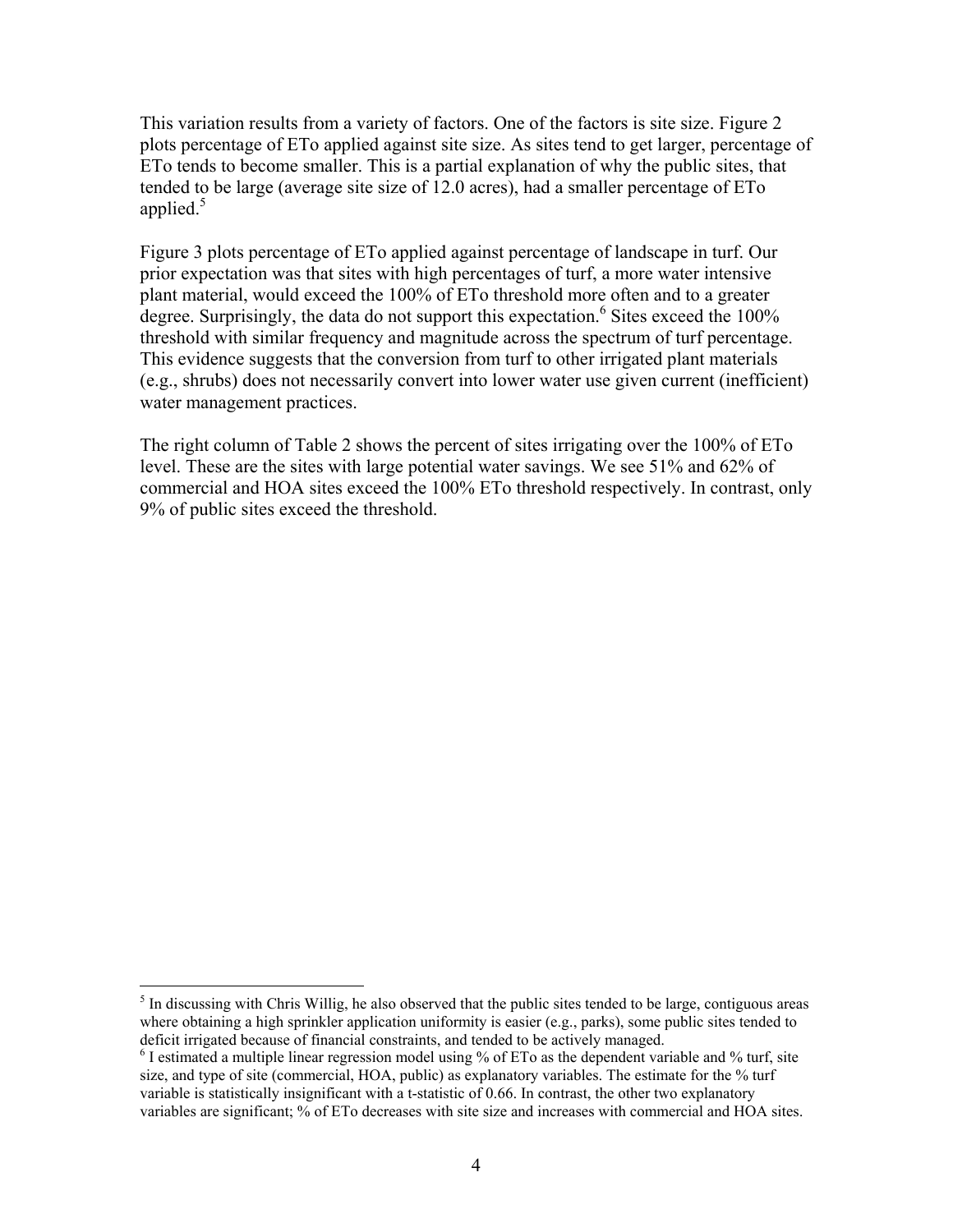**Figure 2. % of ETo vs. Site Size**

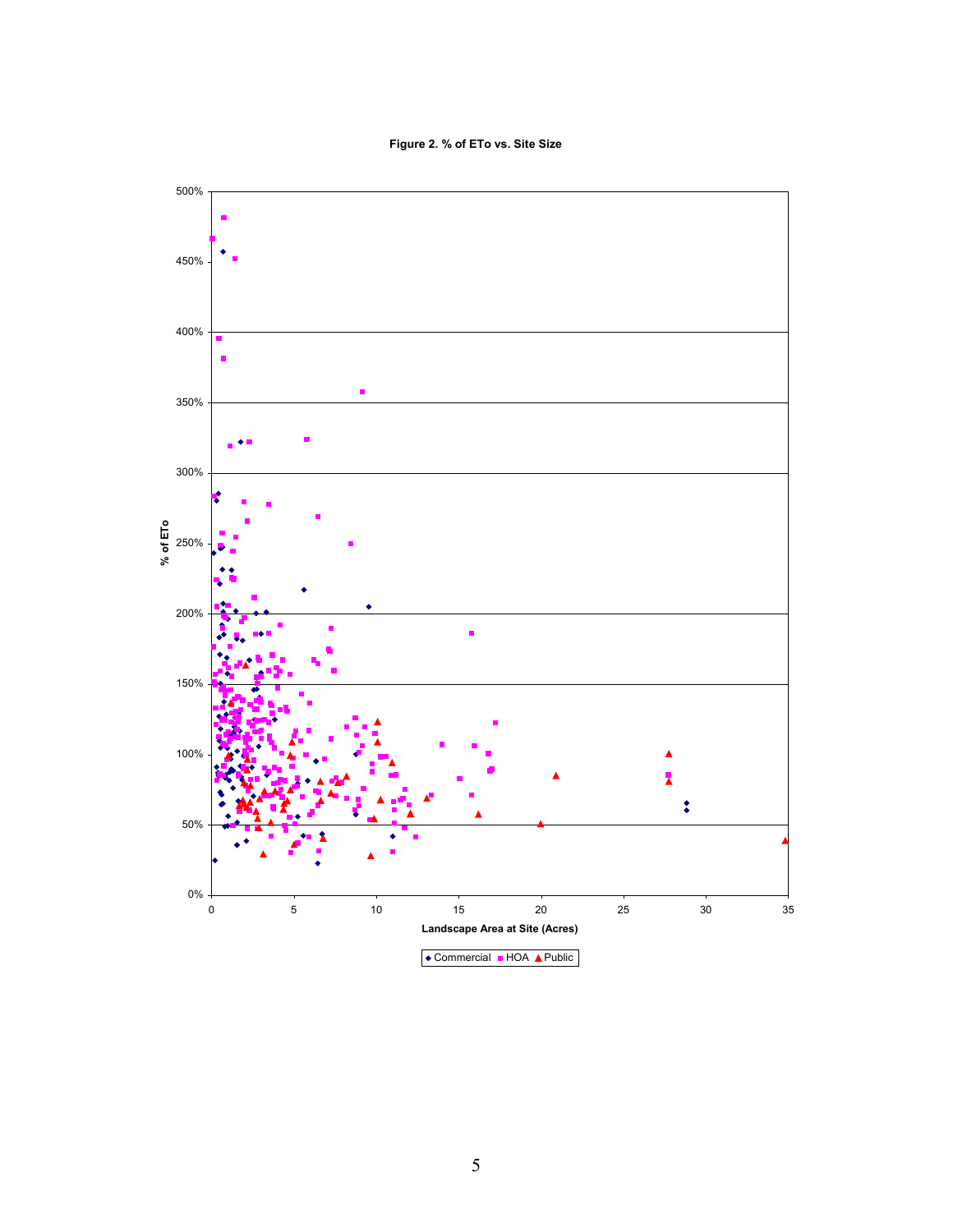

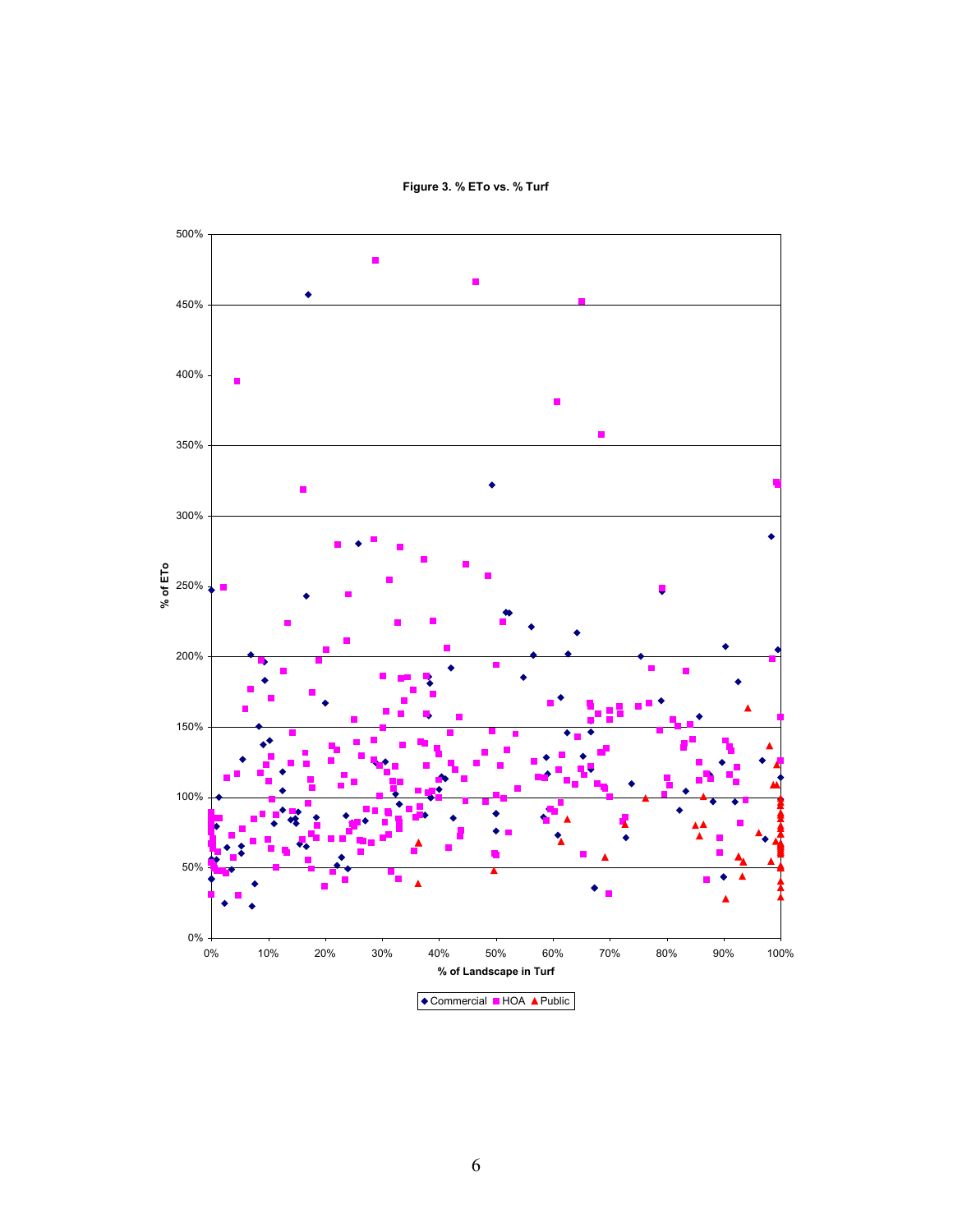### **Potential Landscape Water Savings**

Part of the scope of this project is to estimate the water savings that could be achieved if a set efficiency rate of 100% of ETo was applied to landscaped areas. Such a rule would impact about half the sites in our database.

If such a rule existed, the average percent of ETo over all sites would drop from 93% to 78%, a  $15%$  reduction.<sup>7</sup>

Extrapolating a 15% reduction from our sample sites to the entire state, we would see landscape water use associated with dedicated irrigation meters drop from 0.64 MAF to 0.54 MAF per year. This equals 100,000 acre-feet per year. This does not include irrigation used by mixed-use meters.

It is difficult to extrapolate potential savings over time as trends in landscape covers and irrigation efficiencies are difficult to predict. As a baseline, we can assume that landscapes and landscape savings will grow proportionate with population. From the California Department of Finance, the latest population projections have California population growing by 33% to 45.8 million by the year  $2020$ .<sup>8</sup> This extrapolates the 100,000 acre-feet per year to 133,000 acre-feet per year over the same period, holding all else constant.

Readers should note that the landscape areas measured and evaluated in this project include only "irrigated" areas at the sites. It is possible to broaden the definition of landscape area to include outdoor areas that are not irrigated (e.g., undeveloped or native vegetation areas). Doing this would increase defined landscape area at some sites and allow more water to be used below the 100% of ETo threshold. We do not have nonirrigated landscape area information in the database to evaluate the impact of this change in definition.

Also, potential landscape efficiency gains could be much greater than 15%, especially with non-turf landscape covers that require much less water than turf. Sites can inefficiently be irrigating non-turf areas and still be under the 100% of ETo threshold.

 $\overline{a}$ 

<sup>&</sup>lt;sup>7</sup> Technically the percentage change from 93% to 78% is 16.1%. Also note the savings calculations are based on this sample of irrigation sites being representative of the population of all landscape sites, an unverified assertion.

<sup>8</sup> http://www.dof.ca.gov/HTML/DEMOGRAP/P1.doc